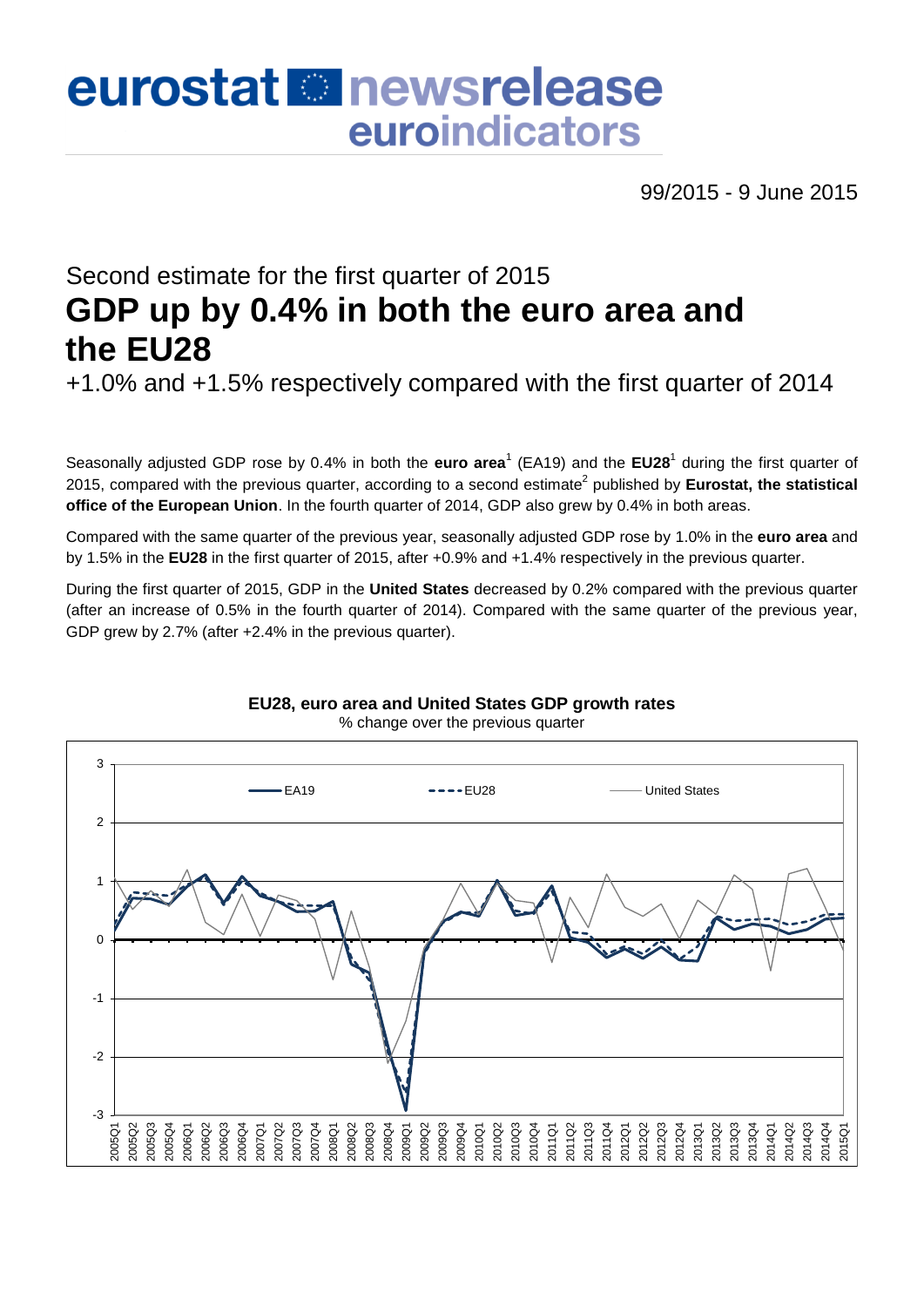#### **GDP growth by Member State**

Among Member States for which data are available for the first quarter of 2015, the **Czech Republic** (+3.1%), **Cyprus** and **Romania** (both +1.6%) recorded the highest growth compared with the previous quarter, followed by **Poland** (+1.0%), **Bulgaria** and **Spain** (both +0.9%), **Hungary**, **Slovenia** and **Slovakia** (all +0.8%). Decreases were registered in **Lithuania** (-0.6%), **Estonia** (-0.3%), **Greece** (-0.2%) and **Finland** (-0.1%).



**EU28, euro area and Member States' GDP growth rates in the first quarter of 2015** % change over the previous quarter

Ireland, Luxembourg and Malta: data not available for the first quarter of 2015.

#### **GDP components and contributions to growth**

During the first quarter of 2015, household<sup>3</sup> final consumption expenditure rose by 0.5% in both the **euro area** and the **EU28** (after +0.4% and +0.5 respectively in the previous quarter). Gross fixed capital formation increased by 0.8% in both the **euro area** and the **EU28** (after 0.4% in both zones). Exports rose by 0.6% in both the **euro area** and the **EU28** (after +0.8% and +1.4%). Imports increased by 1.2% in the **euro area** and by 1.4% in the **EU28** (after +0.8% and +1.1%).

Household final consumption expenditure had a positive contribution to GDP growth both in the **euro area** and the **EU28** (+0.3 percentage points). Gross fixed capital formation had also a positive contribution to GDP growth in both areas (+0.2 pp). The contribution of the external balance to GDP growth was negative for both zones, while the contribution of changes in inventories was positive.

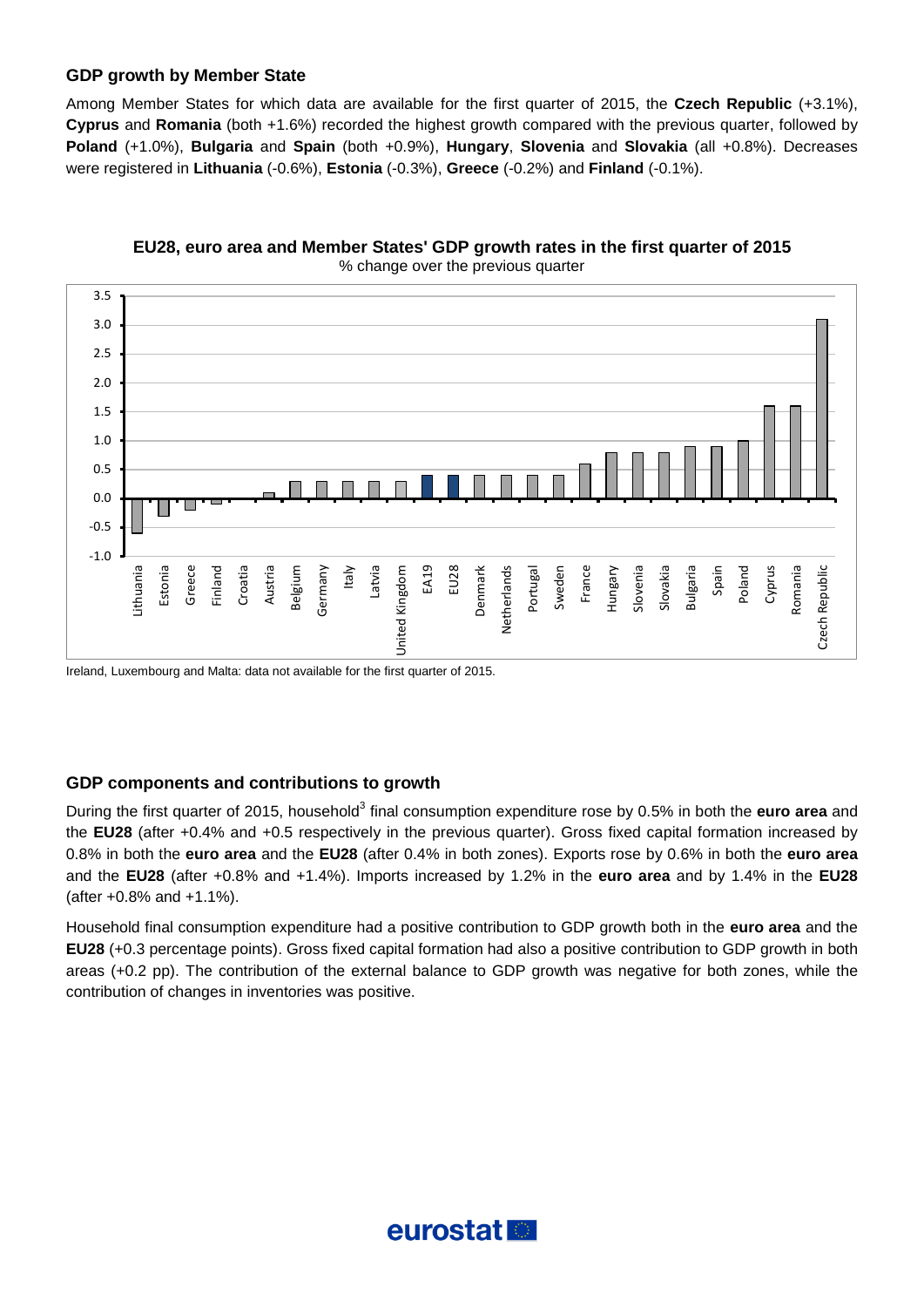#### **Growth rates of GDP in volume**

(based on seasonally adjusted\* data)

|                       |                | Percentage change compared with the | previous quarter |        | Percentage change compared with the<br>same quarter of the previous year |            |                      |                             |  |  |  |  |  |
|-----------------------|----------------|-------------------------------------|------------------|--------|--------------------------------------------------------------------------|------------|----------------------|-----------------------------|--|--|--|--|--|
|                       |                | 2014                                |                  | 2015   |                                                                          | 2014       |                      | 2015                        |  |  |  |  |  |
|                       | Q <sub>2</sub> | Q3                                  | Q4               | Q1     | Q <sub>2</sub>                                                           | Q3         | Q4                   | Q1                          |  |  |  |  |  |
| <b>EA19</b>           | 0.1            | 0.2                                 | 0.4              | 0.4    | 0.8                                                                      | 0.8        | 0.9                  | 1.0                         |  |  |  |  |  |
| <b>EA18</b>           | 0.1            | 0.2                                 | 0.4              | 0.4    | 0.8                                                                      | 0.8        | 0.9                  | 1.0                         |  |  |  |  |  |
| <b>EU28</b>           | 0.3            | 0.3                                 | 0.4              | 0.4    | 1.3                                                                      | 1.3        | 1.4                  | 1.5                         |  |  |  |  |  |
| <b>Member States</b>  |                |                                     |                  |        |                                                                          |            |                      |                             |  |  |  |  |  |
| <b>Belgium</b>        | 0.1            | 0.3                                 | 0.2              | 0.3    | 1.1                                                                      | 1.0        | 1.0                  | 0.9                         |  |  |  |  |  |
| <b>Bulgaria</b>       | 0.3            | 0.4                                 | 0.4              | 0.9    | 1.8                                                                      | 1.5        | 1.3                  | 2.0                         |  |  |  |  |  |
| <b>Czech Republic</b> | 0.3            | 0.4                                 | 0.4              | 3.1    | 2.1                                                                      | 2.2        | 1.4                  | 4.2                         |  |  |  |  |  |
| <b>Denmark</b>        | 0.3            | 0.6                                 | 0.5              | 0.4    | 1.3                                                                      | 1.2        | 1.6                  | 1.7                         |  |  |  |  |  |
|                       |                |                                     |                  |        |                                                                          |            |                      |                             |  |  |  |  |  |
| Germany               | $-0.1$         | 0.1                                 | 0.7              | 0.3    | 1.4                                                                      | 1.2        | 1.5                  | 1.0                         |  |  |  |  |  |
| <b>Estonia</b>        | 1.0            | 0.4                                 | 1.2              | $-0.3$ | 2.6                                                                      | 2.4        | 2.9                  | 1.8                         |  |  |  |  |  |
| Ireland               | 1.2            | 0.4                                 | 0.2              |        | 6.1                                                                      | 4.1        | 4.1                  |                             |  |  |  |  |  |
| Greece                | 0.3            | 0.7                                 | $-0.4$           | $-0.2$ | 0.3                                                                      | 1.5        | 1.3                  | 0.4                         |  |  |  |  |  |
|                       |                |                                     |                  |        |                                                                          |            |                      |                             |  |  |  |  |  |
| Spain                 | 0.5            | 0.5                                 | 0.7              | 0.9    | 1.2                                                                      | 1.6        | 2.0                  | 2.7                         |  |  |  |  |  |
| <b>France</b>         | $-0.1$         | 0.2                                 | 0.0              | 0.6    | $-0.2$                                                                   | 0.2        | 0.0                  | 0.7                         |  |  |  |  |  |
| Croatia               | $-0.1$         | 0.2                                 | $-0.1$           | 0.0    | $-0.9$                                                                   | $-0.3$     | 0.2                  | 0.1                         |  |  |  |  |  |
| Italy                 | $-0.1$         | $-0.1$                              | 0.0              | 0.3    | $-0.3$                                                                   | $-0.5$     | $-0.4$               | 0.1                         |  |  |  |  |  |
|                       |                |                                     |                  |        |                                                                          |            |                      |                             |  |  |  |  |  |
| <b>Cyprus</b>         | $-0.2$         | $-0.8$                              | $-0.4$           | 1.6    | $-1.8$                                                                   | $-2.1$     | $-1.8$               | 0.2                         |  |  |  |  |  |
| Latvia                | 0.7            | 0.4                                 | 0.5              | 0.3    | 3.3                                                                      | 2.3        | 2.0                  | 2.0                         |  |  |  |  |  |
| Lithuania             | 0.8            | 0.5                                 | 0.7              | $-0.6$ | 3.3                                                                      | 2.7        | 2.6                  | 1.5                         |  |  |  |  |  |
| Luxembourg            | 0.5            | 2.3                                 | $\mathbb{I}$     | ÷      | 1.3                                                                      | 3.8        | $\ddot{\phantom{a}}$ | $\mathbb{Z}^+$              |  |  |  |  |  |
|                       |                |                                     |                  |        |                                                                          |            |                      |                             |  |  |  |  |  |
| Hungary               | 1.0            | 0.6                                 | 0.8              | 0.8    | 3.8                                                                      | 3.4        | 3.3                  | 3.3                         |  |  |  |  |  |
| <b>Malta</b>          | 1.2            | 0.8                                 | 0.8              | ÷.     | 3.1                                                                      | 3.9        | 3.9                  | $\mathcal{L}_{\mathcal{A}}$ |  |  |  |  |  |
| Netherlands**         | 0.7            | 0.3                                 | 0.8              | 0.4    | 1.1                                                                      | 1.0        | 1.4                  | 2.4                         |  |  |  |  |  |
| Austria               | 0.0            | 0.0                                 | 0.0              | 0.1    | 0.5                                                                      | 0.3        | $-0.1$               | 0.1                         |  |  |  |  |  |
| Poland                |                |                                     |                  |        |                                                                          |            |                      |                             |  |  |  |  |  |
| Portugal              | 0.7            | 0.9                                 | 0.8              | 1.0    | 3.4                                                                      | 3.4        | 3.5                  | 3.5                         |  |  |  |  |  |
| Romania               | 0.5            | 0.2                                 | 0.4              | 0.4    | 0.9                                                                      | 1.2        | 0.6                  | 1.5                         |  |  |  |  |  |
| Slovenia              | $-0.6$         | 2.2                                 | 1.0              | 1.6    | 1.8                                                                      | 2.9        | 2.7                  | 4.2                         |  |  |  |  |  |
|                       | 1.1            | 0.7                                 | 0.3              | 0.8    | 2.8                                                                      | 3.1        | 2.1                  | 3.0                         |  |  |  |  |  |
| Slovakia              | 0.7            | 0.6                                 | 0.7              | 0.8    | 2.4                                                                      | 2.5        | 2.6                  | 2.9                         |  |  |  |  |  |
| <b>Finland</b>        | 0.4            | $-0.1$                              | $-0.1$           | $-0.1$ | 0.2                                                                      | $-0.2$     | 0.0                  | 0.1                         |  |  |  |  |  |
| Sweden                | 0.7            | 0.6                                 | 0.8              | 0.4    | 2.7                                                                      | 2.6        | 2.6                  | 2.6                         |  |  |  |  |  |
| <b>United Kingdom</b> | 0.8            | 0.6                                 | 0.6              | 0.3    | 2.9                                                                      | 2.8        | 3.0                  | 2.4                         |  |  |  |  |  |
| Other countries       |                |                                     |                  |        |                                                                          |            |                      |                             |  |  |  |  |  |
| Iceland               | $-0.6$         | 4.2                                 | 0.2              | t,     | 1.8                                                                      | 2.1        | 1.9                  |                             |  |  |  |  |  |
| <b>Norway</b>         | 1.1            | 0.5                                 | 0.9              |        | 1.9                                                                      | 1.7        | 3.0                  |                             |  |  |  |  |  |
| Switzerland           |                |                                     |                  |        |                                                                          |            |                      |                             |  |  |  |  |  |
|                       |                |                                     |                  |        |                                                                          |            |                      |                             |  |  |  |  |  |
| <b>United States</b>  | 0.3<br>1.1     | 0.7<br>$1.2$                        | 0.6<br>$0.5\,$   | $-0.2$ | 1.6<br>2.6                                                               | 1.9<br>2.7 | 2.0<br>2.4           | 2.7                         |  |  |  |  |  |

: Data not available.

\* The seasonal adjustment does not include a working-day correction for Ireland, Slovakia and Iceland.<br>\*\* Percentage change compared with the same quarter of the previous year calculated from working-day

\*\* Percentage change compared with the same quarter of the previous year calculated from working-day adjusted data.

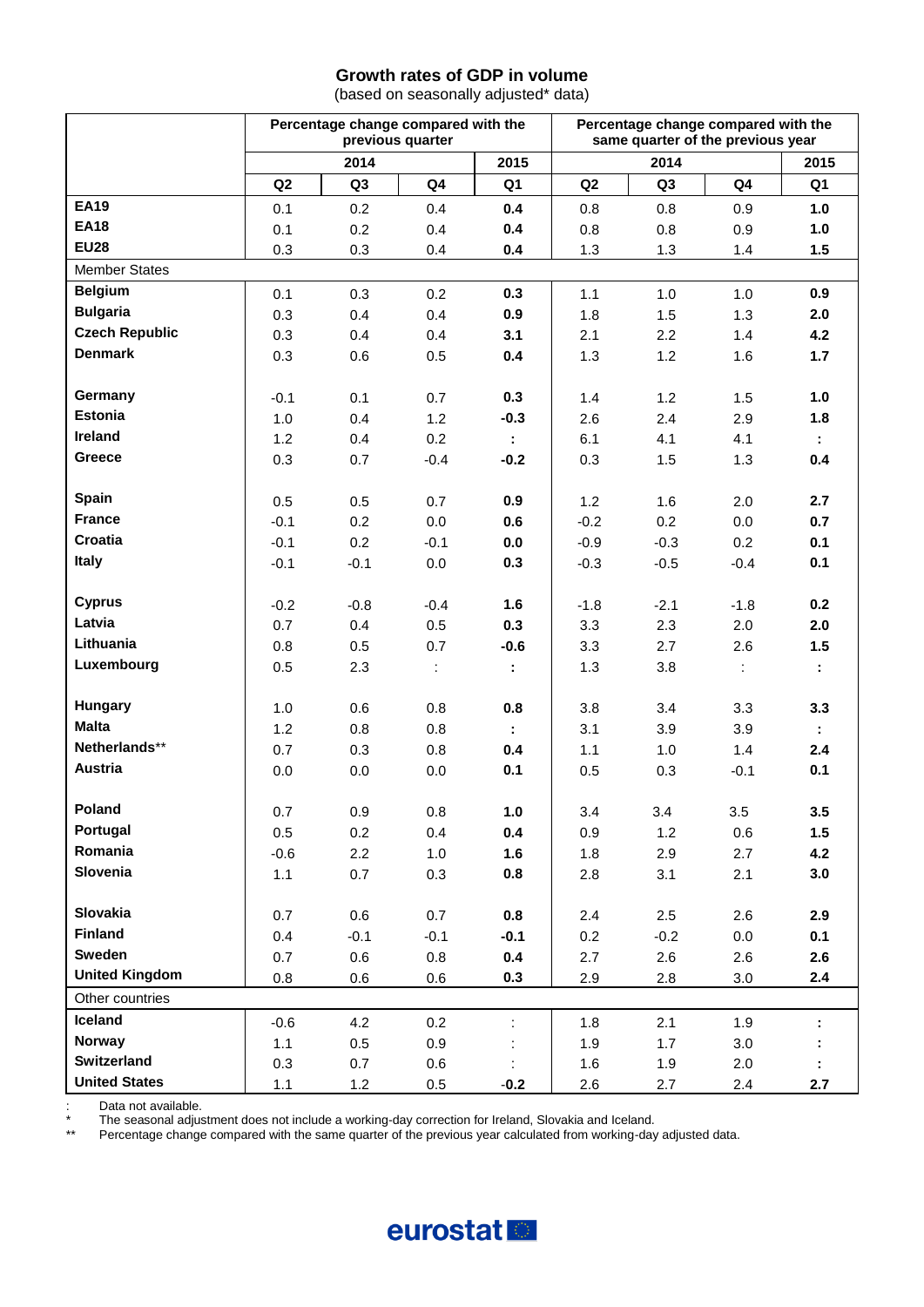- 1. The euro area (EA19) includes Belgium, Germany, Estonia, Ireland, Greece, Spain, France, Italy, Cyprus, Latvia, Lithuania, Luxembourg, Malta, the Netherlands, Austria, Portugal, Slovenia, Slovakia and Finland. The European Union (EU28) includes Belgium, Bulgaria, the Czech Republic, Denmark, Germany, Estonia, Ireland, Greece, Spain, France, Croatia, Italy, Cyprus, Latvia, Lithuania, Luxembourg, Hungary, Malta, the Netherlands, Austria, Poland, Portugal, Romania, Slovenia, Slovakia, Finland, Sweden and the United Kingdom.
- 2. European quarterly national accounts are compiled in accordance with the European System of Accounts 2010 (ESA 2010). The second estimates of first quarter of 2015 GDP growth presented in this release are based on Member States' data as available, covering 98% of euro area GDP (98% of EU28 GDP). A flash estimation of GDP growth was published in News Release 84/2015 issued on 13 May 2015. This was based on a more limited data set than the one used for the present News Release and, additionally, on flash estimates for some Member States, which have now been revised. The published GDP growth rates for the first quarter of 2015 compared with the previous quarter, which had been estimated at +0.4% for both the euro area and the EU28, remain unchanged for both zones in the present release. Compared with the first quarter of 2014, GDP growth, which had been estimated at +1.0% for the euro area and +1.4% for the EU28, remains unchanged for the euro area and increases to 1.5% for the EU28. More data on European quarterly national accounts are available on Eurostat's website ("Statistics Database" / "Database" / "Economy and Finance" / "National Accounts"). Additional general information on European national accounts is given in the metadata files linked to the data tables as well as in the following Statistics Explained article: [http://ec.europa.eu/eurostat/statistics-explained/index.php/Building\\_the\\_System\\_of\\_National\\_Accounts\\_](http://ec.europa.eu/eurostat/statistics-explained/index.php/Building_the_System_of_National_Accounts_-_measuring_quarterly_GDP) measuring quarterly GDP.
- 3. NPISH (Non-profit institutions serving households) included.

Issued by: **Eurostat Press Office**

**Vincent BOURGEAIS Tel: +352-4301-33 444 [eurostat-pressoffice@ec.europa.eu](mailto:eurostat-pressoffice@ec.europa.eu)**

**www**[ec.europa.eu/eurostat/](http://ec.europa.eu/eurostat/)

[@EU\\_Eurostat](http://twitter.com/EU_Eurostat)

For further information on data:

**Christine GERSTBERGER Tel: +352-4301-30 175**

**Júlio CABEÇA Tel: +352-4301-33 254**

**[estat-gdp-query@ec.europa.eu](mailto:estat-gdp-query@ec.europa.eu)**

**Media requests**: Eurostat media support / Tel: +352-4301-33 408 / [eurostat-mediasupport@ec.europa.eu](mailto:eurostat-mediasupport@ec.europa.eu) 

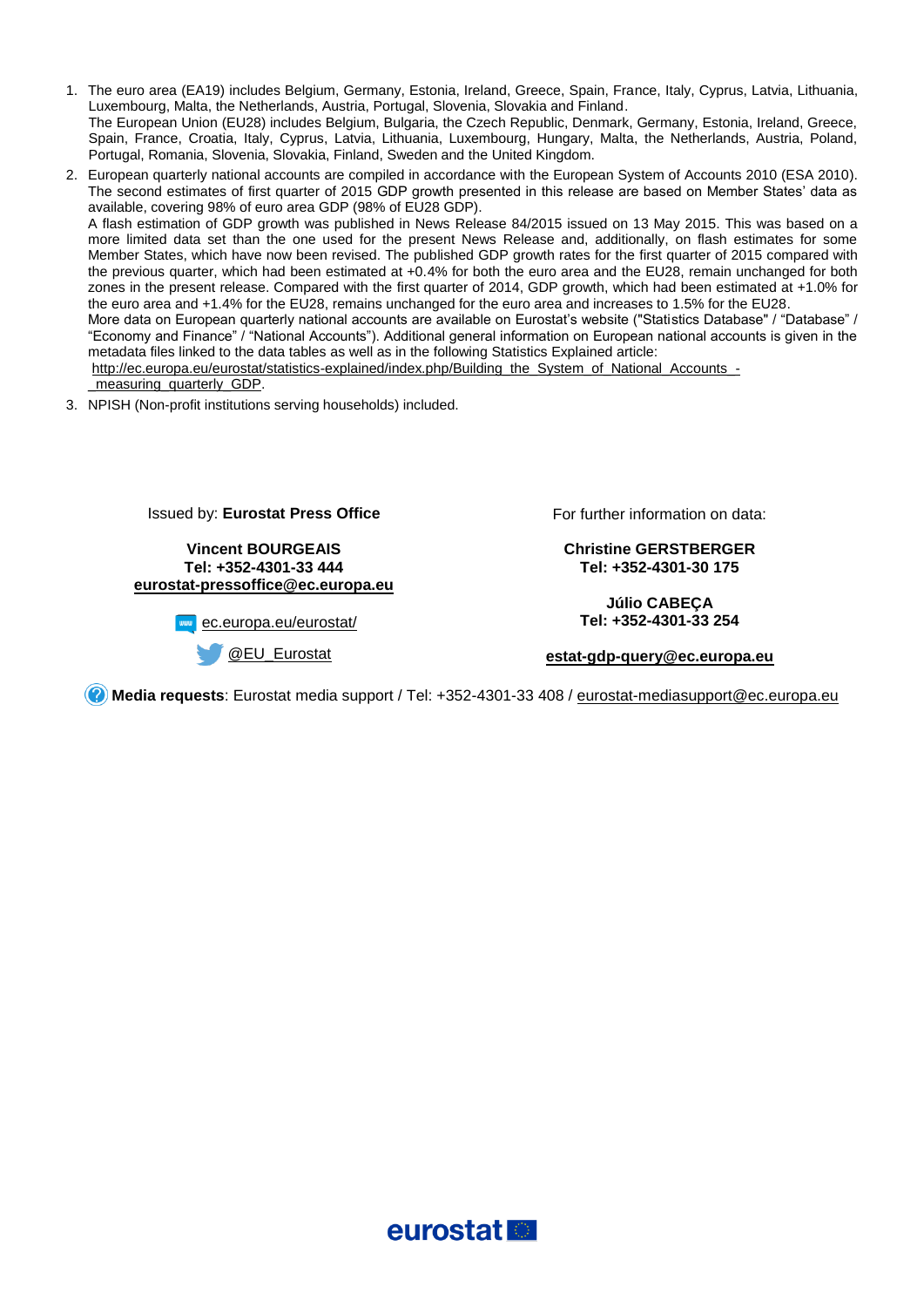### **T1 GDP AND EXPENDITURE COMPONENTS**

| PERCENTAGE CHANGE OVER THE PREVIOUS QUARTER AND THE SAME QUARTER OF THE PREVIOUS YEAR – SEASONALLY ADJUSTED – CHAIN-LINKED VOLUMES |  |  |
|------------------------------------------------------------------------------------------------------------------------------------|--|--|
|                                                                                                                                    |  |  |

|         |             |     |                | GDP                                     |      |     |                |                | Household & NPISH final<br>consumption expenditure |     | Government final |                   | consumption expenditure |        | <b>Gross Fixed Capital</b><br>Formation |                           |                |     | Exports |                          |                |     |                |     |      |
|---------|-------------|-----|----------------|-----------------------------------------|------|-----|----------------|----------------|----------------------------------------------------|-----|------------------|-------------------|-------------------------|--------|-----------------------------------------|---------------------------|----------------|-----|---------|--------------------------|----------------|-----|----------------|-----|------|
|         |             |     | 2014           |                                         | 2015 |     | 2015<br>2014   |                |                                                    |     | 2014             |                   | 2015                    | 2014   |                                         |                           | 2015           |     | 2014    |                          | 2015           |     | 2014           |     | 2015 |
|         |             | Q2  | Q <sub>3</sub> | Q4                                      | Q1   | Q2  | Q <sub>3</sub> | Q <sub>4</sub> | Q <sub>1</sub>                                     | Q2  | Q <sub>3</sub>   | Q <sub>4</sub>    | Q <sub>1</sub>          | Q2     | Q3                                      | Q4                        | Q <sub>1</sub> | Q2  | Q3      | Q4                       | Q <sub>1</sub> | Q2  | Q <sub>3</sub> | Q4  | Q1   |
| $t/t-1$ | <b>EA19</b> | 0.1 | 0.2            | 0.4                                     | 0.4  | 0.3 | 0.5            | 0.4            | 0.5                                                | 0.2 | 0.2              | 0.1               | 0.6                     | $-0.5$ | 0.1                                     | 0.4                       | 0.8            | 1.3 | 1.4     | 0.8                      | 0.6            | 1.3 | 1.7            | 0.8 | 1.2  |
| t/t-1   | <b>EU28</b> | 0.3 | 0.3            | 0.4                                     | 0.4  | 0.4 | 0.6            | 0.5            | 0.5                                                | 0.6 | 0.3              | 0.2               | 0.5                     | $-0.2$ | 0.5                                     | 0.4                       | 0.8            | 1.0 | 1.2     | 1.4                      | 0.6            | 1.0 | 1.6            | 1.1 | 1.4  |
| t/t-4   | <b>EA19</b> | 0.8 | 0.8            | 0.9                                     | 1.0  | 0.8 | . ٥.           | 1.5            | 1.7                                                | 0.6 | 0.6              | 0.7               | 1.1                     | 1.2    | 0.6                                     | 0.5                       | 0.8            | 3.2 | 4.1     | 4.1                      | 4.2            | 3.8 | 3.9            | 4.6 | 5.1  |
| t/t-4   | <b>EU28</b> | 1.3 | ' .3           | 2.0<br>1.5<br>1.2<br>8.،<br>1.4<br>. .4 |      |     |                |                |                                                    | 1.3 | 1.5              | 2.5<br>1.6<br>2.0 |                         |        |                                         | 4.5<br>3.7<br>4.3<br>-2.7 |                |     |         | 5.2<br>4.9<br>3.8<br>4.0 |                |     |                |     |      |

## **T2 CONTRIBUTIONS OF EXPENDITURE COMPONENTS TO VARIATION IN GDP (in percentage points)**

GDP VOLUME VARIATION OVER THE PREVIOUS QUARTER AND THE SAME QUARTER OF THE PREVIOUS YEAR – SEASONALLY ADJUSTED

|         |             |              | Change in Inventories* |        | Household & NPISH final<br>consumption expenditure |     |                |     |     | Government final<br>consumption expenditure |                |     |      | <b>Gross Fixed Capital</b><br>Formation |                |     |                |               | Exports        |     |      |        |        |        |        |
|---------|-------------|--------------|------------------------|--------|----------------------------------------------------|-----|----------------|-----|-----|---------------------------------------------|----------------|-----|------|-----------------------------------------|----------------|-----|----------------|---------------|----------------|-----|------|--------|--------|--------|--------|
|         |             | 2015<br>2014 |                        |        |                                                    |     | 2015<br>2014   |     |     | 2014                                        |                |     | 2015 | 2014                                    |                |     | 2015           | 2014          |                |     | 2015 |        | 2014   |        | 2015   |
|         |             | Q2           | Q <sub>3</sub>         | Q4     | Q1                                                 | Q2  | Q <sub>3</sub> | Q4  | Q1  | Q2                                          | Q <sub>3</sub> | Q4  | Q1   | Q2                                      | Q <sub>3</sub> | Q4  | Q <sub>1</sub> | Q2            | Q <sub>3</sub> | Q4  | Q1   | Q2     | Q3     | Q4     | Q1     |
| t/t-1   | <b>EA19</b> | $-0.1$       | $-0.1$                 | 0.0    | 0.1                                                | 0.2 | 0.3            | 0.2 | 0.3 | 0.0                                         | 0.0            | 0.0 | 0.1  | $-0.1$                                  | 0.0            | 0.1 | 0.2            | 0.6           | 0.6            | 0.4 | 0.3  | $-0.5$ | $-0.7$ | $-0.3$ | $-0.5$ |
| t/t-1   | <b>EU28</b> | $-0.1$       | 0.0                    | $-0.1$ | 0.2                                                | 0.2 | 0.3            | 0.3 | 0.3 | 0.1                                         | 0.1            | 0.0 | 0.1  | 0.0                                     | 0.1            | 0.1 | 0.2            | $0.4^{\circ}$ | 0.5            | 0.6 | 0.3  | $-0.4$ | $-0.6$ | $-0.5$ | $-0.5$ |
| $t/t-4$ | <b>EA19</b> | 0.1          | $-0.3$                 | $-0.2$ | $-0.1$                                             | 0.4 | 0.6            | 0.8 | 0.9 | 0.1                                         | 0.1            | 0.2 | 0.2  | 0.2                                     | 0.1            | 0.1 | 0.2            |               | .8             | 8.، | l.8  | -1.5   | $-1.6$ | $-1.9$ | $-2.1$ |
| $t/t-4$ | <b>EU28</b> | 0.3          | $-0.2$                 | $-0.2$ | -0.1                                               | 0.7 | 0.8            |     | 1.1 | 0.2                                         | 0.2            | 0.3 | 0.3  | 0.5                                     | 0.4            | 0.3 | 0.3            |               | .6             | 1.9 | l.8  | $-1.6$ | $-1.5$ | $-2.0$ | $-2.1$ |

## **T3 GDP AND EXPENDITURE COMPONENTS**

**Levels** FIRST QUARTER 2015 - IN MILLIONS OF EURO - SEASONALLY ADJUSTED - AT CURRENT PRICES

|             | GDP         | Household &<br><b>NPISH</b> final<br>consumption<br>expenditure | Government final<br>consumption<br>expenditure | Gross Fixed<br>Capital Formation | Change in<br>Inventories* | Domestic<br>Demand | Exports     | Imports     | <b>External Balance</b> |
|-------------|-------------|-----------------------------------------------------------------|------------------------------------------------|----------------------------------|---------------------------|--------------------|-------------|-------------|-------------------------|
| <b>EA19</b> | 2 564 942.4 | 425 240.0                                                       | 538 757.0                                      | 500 126.9                        | $-5796.1$                 | 2 458 327.8        | l 144 250.3 | 1 037 635.7 | 106 614.6               |
| <b>EU28</b> | 3 588 015.1 | 2 035 130.3                                                     | 745 748.1                                      | 692 263.8                        | 448.7                     | 3 474 590.9        | 538 223.8   | 424 799.7   | 113 424.2               |

\* Change in inventories includes acquisitions less disposals of valuables.